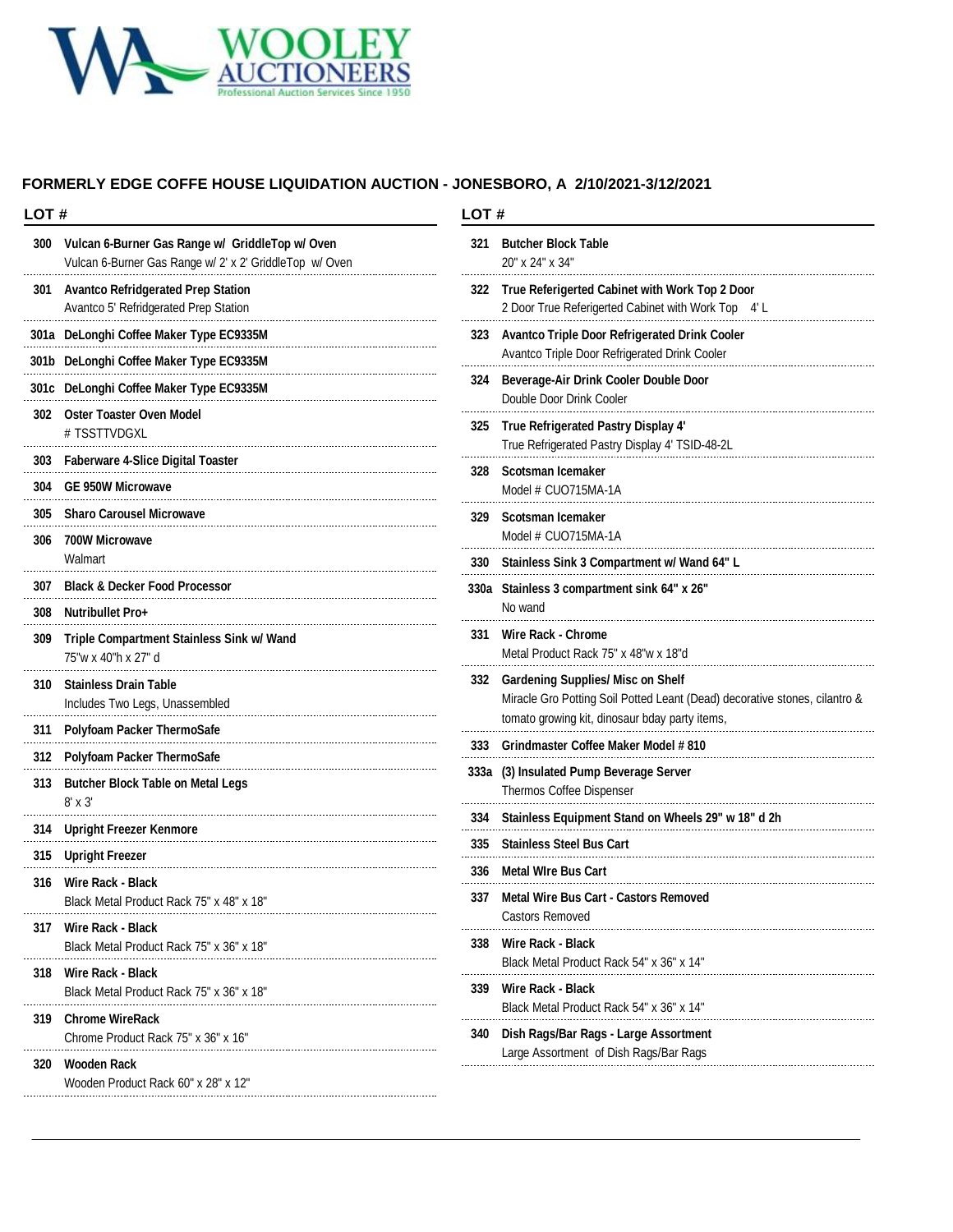# **Wooley Auctioneers** Page: 2

### **FORMERLY EDGE COFFE HOUSE LIQUIDATION AUCTION - JONESBORO, A 2/10/2021-3/12/2021**

| LOT # |                                                                                               |
|-------|-----------------------------------------------------------------------------------------------|
| 341   | (2) Wire Decor Items (coffee) (Latte)<br>(2) Wire Decor Items (coffee) (Latte)                |
| 342   | (7) Wicker Backets/Organizers in Group                                                        |
| 343   | (27) Goblets/Wine Glasses - Textured                                                          |
| 344   | (25) Stemware - Textured                                                                      |
| 345   | (36) Textured Glassware                                                                       |
| 346   | (25) Textured Glassware                                                                       |
| 347   | (47) Branded Glasses (Edge CoffeeHous<br>(Edge Coffee House Logo)                             |
| 348   | (25) Coffee/Esspresso Mugs/ Creamer Assorted<br>(25) Assorted Coffee/Esspresso Mugs/ Creamer  |
| 349   | (50) Branded Coffee Mugs Light (Edge Coffee)<br>(Edge Coffee House Logo)                      |
| 350   | (12) Wine Glasses                                                                             |
| 351   | (33) Glass Flute                                                                              |
| 352   | (12) Glass Mugs                                                                               |
| 353   | (6) Glass Stemware                                                                            |
| 354   | (6) Glasses                                                                                   |
| 355   | (26) Glass Whisky Stemware                                                                    |
| 356   | (22) Shotglasses                                                                              |
| 357   | (5) Cocktail Shakers (7) Moscow Mule Mugs                                                     |
| 358   | (12) Tito's Glass Jar w/ Sealing Lid<br><b>Rubber Gasket</b>                                  |
| 359   | (15) 1 liter juice/milk bottles                                                               |
| 360   | (3) Glass Drink Dispensers<br>w/ Seal Lids                                                    |
| 361   | (21) Glassware - Textured                                                                     |
| 362   | (36) Branded Glasses (Edge Coffee House)<br>(Edge Coffee House Logo)                          |
| 363   | (12) Textured Glasses                                                                         |
| 364   | (15) Stemware - Textured                                                                      |
| 365   | (17) Martini Glasses                                                                          |
| 366   | (15) Branded Coffee Mugs (black) (Edge Coffee Hous<br>w/ Edge Coffee House Logo               |
| 366a  | (29+/-) Branded Coffee Mugs - Assorted (Edge Coffe<br>(w/ Edge Coffee House Logo) Black/White |
| 367   | <b>Bar Tending Tools in Group</b><br>Assorted Bar Tending Items in Group                      |
| 368   | <b>Stainless Espresso Items &amp; To-Go Cups in Group</b>                                     |

### **LOT #**

| 369  | Fridge/Freezer Combo Frigidair (Upstairs)<br>w/ Bookshelf Sticker                  |
|------|------------------------------------------------------------------------------------|
| 370  | Samsung Flatscreen TV 65" w/ Apple TV Unit<br>Includes Wallmount & Apple TV Unit   |
| 371  | Samsung Flatscreen TV 65" w/ Apple TV Unit<br>Includes Wallmount & Apple TV Unit   |
| 372  | (20) Maya Tea Canisters, Includes Teabags Assorted                                 |
| 373  | (20) Maya Tea Canisters, No Contents                                               |
| 374  | (5) Glass Coffee Canisters & Bonus Glass Cylinders                                 |
| 375  | (3) Flatware Totes & Contents<br>Assorted Flatware & Cookling Utensils             |
| 376  | (2) Baking Trays of Cooking Utensils & Cookware                                    |
| 377  | (2) Boxes of 4oz Ladels Commercial<br>new in box, approx 24+/- ladels              |
| 378  | (28) Condiment Caddy & Menu Display<br><b>Black Metal</b>                          |
| 378a | (20) Sugar/Condiment Packet Holders<br><b>Black Metal</b>                          |
| 378b | (40) Stainless Salt & Pepper Shakers                                               |
| 379  | (4) Bar Organizers & Contents<br><b>Black Plastic</b>                              |
| 380  | (2) Stainless Steel Pots                                                           |
| 381  | (2) Stainless Steel Pots w/ Lids                                                   |
| 382  | Pots, Pans, Mixing Bowls, Assorted in Group<br>(6) pieces                          |
| 383  | (8) Stainless Inserts                                                              |
| 384  | (45+/-) Dinner Plates Tuxton 10" - White                                           |
| 385  | <b>Plates Tuxton 6.5" White</b>                                                    |
| 386  | (40+/-) Bowls Tuxton 4"                                                            |
| 387  | <b>Bowls in Group Assorted, 30+/- Pieces</b><br>30+/- Pieces                       |
| 388  | (24) Plates Tuxton 6.5" White, New in Box                                          |
| 389  | Ivory Noodle Bowl Ceramic 7.5"                                                     |
| 390  | <b>Bowls, Plates, Saucers in Group</b><br>Assorted Bowls, Plates, Saucers in Group |
| 391  | Assorted Glassware/Pie Trays/CakeStands/Tip Jar                                    |
| 392  | (5) Ceramic Teapots                                                                |
| 393  | (11) Pottery/Ceramic Art                                                           |
| 394  | Piano Baldwin Upright                                                              |
|      |                                                                                    |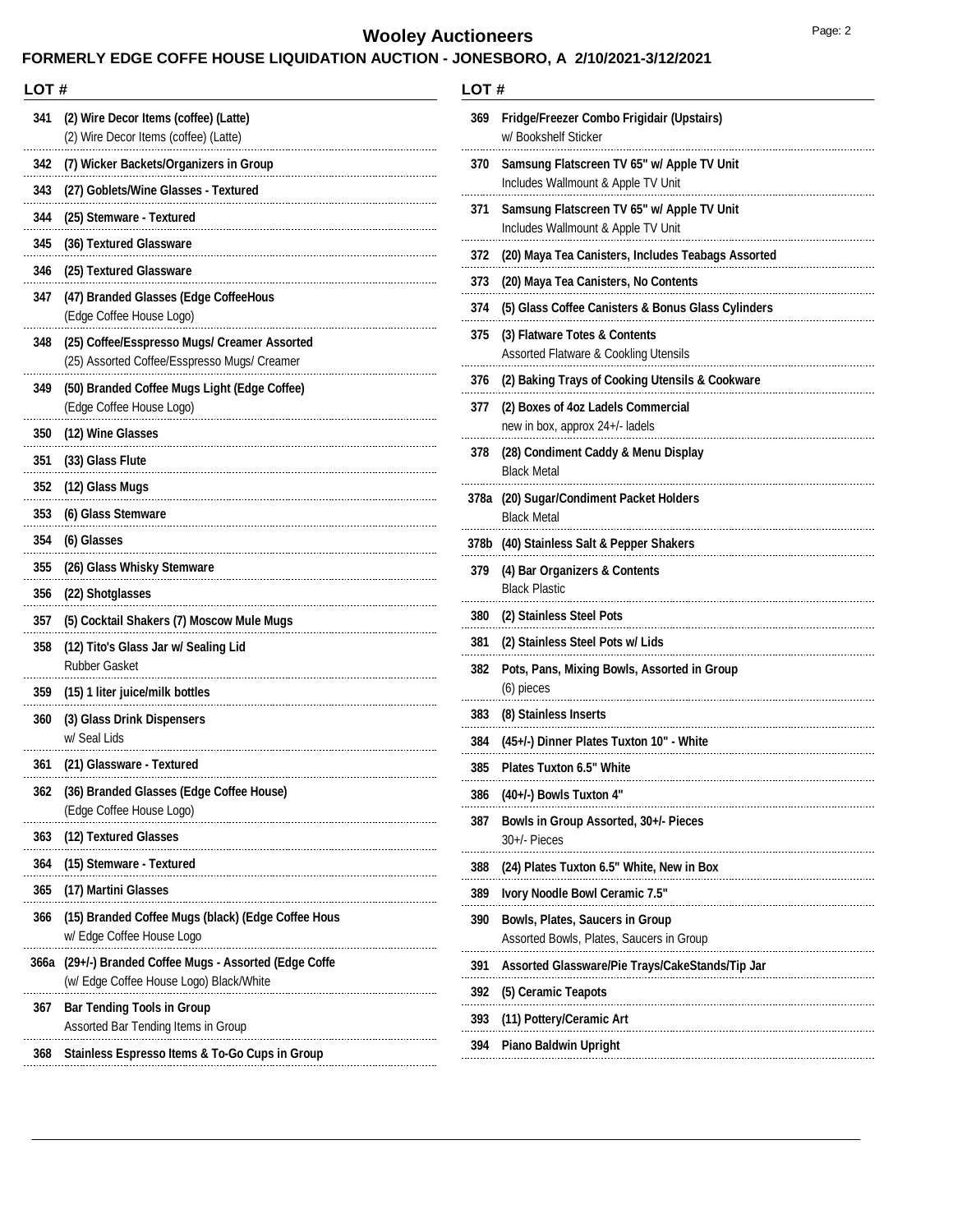## **Wooley Auctioneers** Page: 3

## **FORMERLY EDGE COFFE HOUSE LIQUIDATION AUCTION - JONESBORO, A 2/10/2021-3/12/2021**

#### **LOT #**

| 395 | Antique Mirrored Buffet Table 54" L Solid Wood                                                                                        |  |
|-----|---------------------------------------------------------------------------------------------------------------------------------------|--|
| 396 | Mosiac Table Top and (2) Metal Chairs<br>Mosiac Table Top on Black Metal Stand 39.5" H<br>39.5" x 28" x 23" Includes (2) Metal Chairs |  |
| 397 | Mosiac Table & (2) Metal Chairs<br>Mosiac Table Top on Black Metal Stand 39.5" H<br>39.5" x 28" x 23" Includes (2) Metal Chairs       |  |
| 398 | Mosiac Table Top with (4) Wooden Chairs<br>Mosiac Table Top 30" H 39" W x 31" W. Includes (4) Wooden Chairs                           |  |
| 399 | (3) Wooden Table, (6) Chairs<br>(3) Wooden Table 30" x 30" Includes (6) Wood Chairs                                                   |  |
| 400 | (2) Wooden Table, (4) Chairs<br>(2) Wooden Table 30" x 30" Includes (4) Wood Chairs                                                   |  |
| 401 | (2) Wooden Table, (4) Chairs<br>(2) Wooden Table 30" x 30" Includes (4) Wood Chairs                                                   |  |
| 402 | (3) Wooden Table, (6) Chairs<br>(3) Wooden Table 30" x 30" Includes (6) Wood Chairs                                                   |  |
| 403 | (3) Wooden Tables (8) Chairs<br>(3) Wooden Table 30" x 30" Includes (8) Wood Chairs                                                   |  |
| 404 | (3) Wooden Tables (8) Chairs<br>(3) Wooden Table 30" x 30" Includes (8) Wood Chairs                                                   |  |
| 405 | (3) Tall Wooden Chairs                                                                                                                |  |
| 406 | GlassTop Round Table 42" D w/ (4) Chairs                                                                                              |  |
| 407 | Wood Table 42" x 26" w/ (3) Chairs                                                                                                    |  |
| 408 | Dropleaf Wood Table 5' x 3' w/ (3) Chairs                                                                                             |  |
| 409 | Round Table Wood 4' D w/ (4) Chairs                                                                                                   |  |
| 410 | Wood Table 4' x 3' w/ (4) Studded Chairs                                                                                              |  |
| 411 | <b>Royal Typewriter</b>                                                                                                               |  |
| 412 | (3) Stained Glass Panels                                                                                                              |  |
| 413 | (3) Stained Glass Panels                                                                                                              |  |
| 414 | (2) Lamps                                                                                                                             |  |
| 415 | (2) Lamps                                                                                                                             |  |
| 416 | (3) Floor Lamps                                                                                                                       |  |
| 417 | (10) Lamps Decorative                                                                                                                 |  |
| 418 | Decorative Items, 14+/- items                                                                                                         |  |
| 419 | <b>Assorted 2D Art, Manaquin, Hearth Tools</b><br>Includes Mannaguin Head and VIntage Hearth Tools                                    |  |
| 420 | (5) Chalkboard Signs/ Resteraunt Signs                                                                                                |  |
| 421 | <b>Books</b><br><b>Contents of Bookshelf</b>                                                                                          |  |

#### **LOT #**

| 422 | Bookshelf 48'w x 69"h x 13"d                                                                                                                                                             |  |  |  |  |  |
|-----|------------------------------------------------------------------------------------------------------------------------------------------------------------------------------------------|--|--|--|--|--|
| 423 | (4) Teapots, (1) French Press, (1) Creamer                                                                                                                                               |  |  |  |  |  |
|     | Auctioneers Note: Some Teapots are chipped or damaged                                                                                                                                    |  |  |  |  |  |
| 424 | Decorative Trivets, Coasters, Trays, Aprons                                                                                                                                              |  |  |  |  |  |
| 425 | <b>Contents Under Counter</b><br>Includes phone, electronics, usb charger, speakers, reciept paper, straws<br>napkins, stirrers, coasters, meal ticket, menus, tools, hardware, tape, in |  |  |  |  |  |
|     | group                                                                                                                                                                                    |  |  |  |  |  |
| 426 | Apple Ipad Model # A1823                                                                                                                                                                 |  |  |  |  |  |
| 427 | 1883 Maison Routin Vanilla Syrup in Box                                                                                                                                                  |  |  |  |  |  |
| 428 | <b>Stained Glass Open Sign</b>                                                                                                                                                           |  |  |  |  |  |
| 429 | <b>Shelf &amp; Board Games</b><br>2' W x 3' T x 10" D Shelf and Contents. Large lot of Board Games                                                                                       |  |  |  |  |  |
| 430 | <b>Toy Shelf &amp; Contents/Toys</b><br>Includes Aromatherapy Difuser, Panda Head, Globe, Dino train, Coloring<br>books, wooden alphabet blocks                                          |  |  |  |  |  |
| 431 | Funky Orange Chair and Rug 57" x 32"                                                                                                                                                     |  |  |  |  |  |
| 432 | (3) Boxes of Chairs Home Fun Cast Aluminum Bistro<br>New in Box Unassembled                                                                                                              |  |  |  |  |  |
| 433 | (2) Highchairs (4) Booster Seats                                                                                                                                                         |  |  |  |  |  |
| 434 | (4) Stools - Black & Chrome                                                                                                                                                              |  |  |  |  |  |
| 435 | (4) Stools - Black & Chrome                                                                                                                                                              |  |  |  |  |  |
| 436 | (2) Stools - Tan & Chrome                                                                                                                                                                |  |  |  |  |  |
| 437 | (5) Trash/Recycle Bins in Group                                                                                                                                                          |  |  |  |  |  |
| 438 | <b>Framed Edge Artwork</b><br>23" x 15"                                                                                                                                                  |  |  |  |  |  |
| 439 | <b>Framed Art</b><br>17" x 23"                                                                                                                                                           |  |  |  |  |  |
| 440 | Janatorial Supplies in Closet                                                                                                                                                            |  |  |  |  |  |
| 441 | Trashcan Stainless Steel Tramontia Pedal                                                                                                                                                 |  |  |  |  |  |
| 442 | (2) Trashcan Stainless Steel Tramontia Pedal                                                                                                                                             |  |  |  |  |  |
| 443 | Art work in Men's Bathroom                                                                                                                                                               |  |  |  |  |  |
| 444 | <b>Artwork in Women's Bathroom</b>                                                                                                                                                       |  |  |  |  |  |
| 445 | (5) Stacking Chairs                                                                                                                                                                      |  |  |  |  |  |
| 446 | Wood Table with Glass Top 30" x 36"                                                                                                                                                      |  |  |  |  |  |
| 447 | Makeshift Desk 52"x32" with (2) File Cabinets                                                                                                                                            |  |  |  |  |  |
| 448 | Wood Desk 5'x34"<br>Auctioneer's Note - Desk is located on second floor and is very heavy.<br>Buyer must come prepared to move                                                           |  |  |  |  |  |
| 449 | (3) Wooden Chairs                                                                                                                                                                        |  |  |  |  |  |
|     |                                                                                                                                                                                          |  |  |  |  |  |